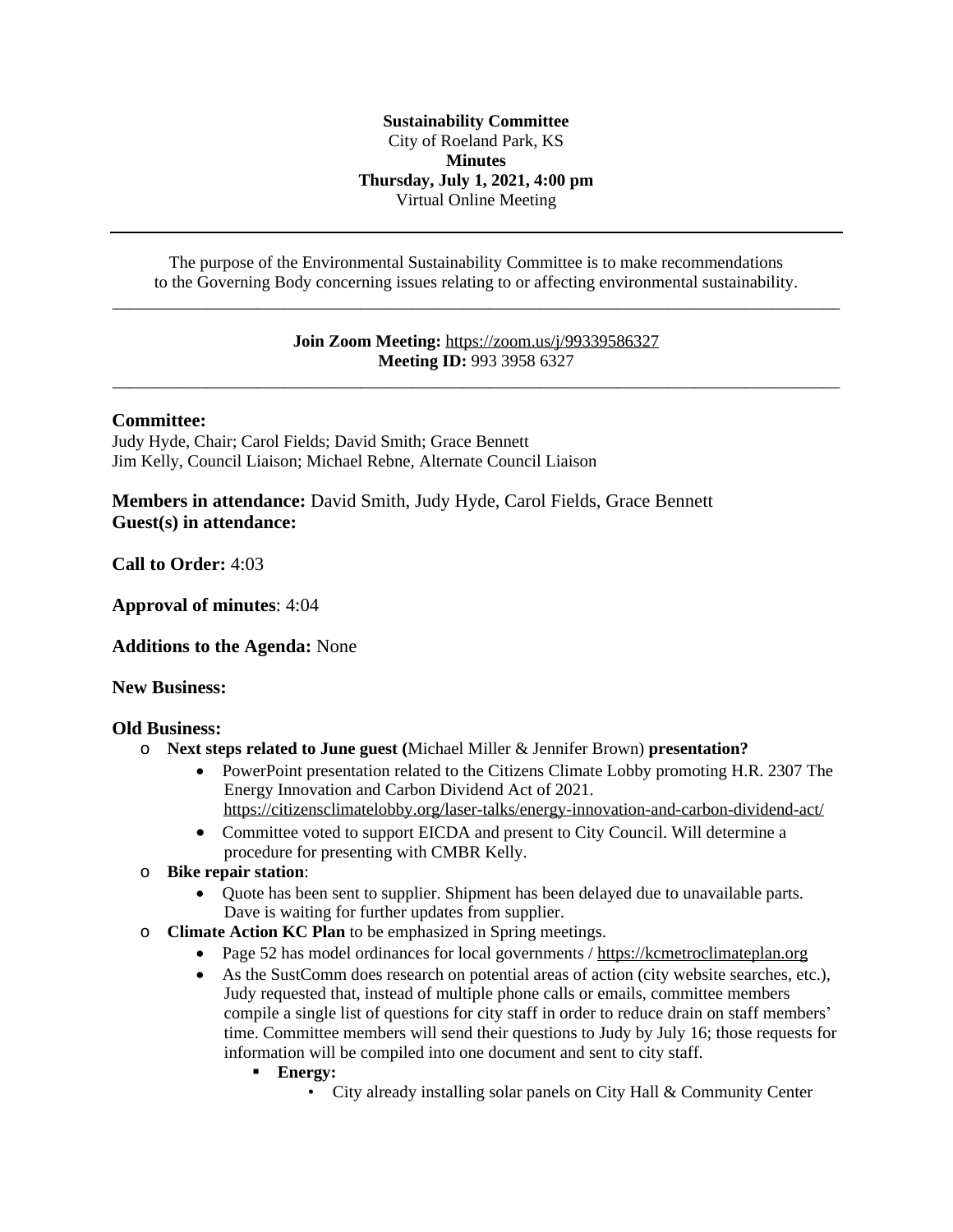- Benchmarking ordinances –Dynamhex audits fit this criteria
- Building performance requirements work in progress?
- International Energy Conservation Code 2021
- Require energy disclosure at time of sale or rent
- Link economic incentives to building performance possibly through property tax? Start with retail+public buildings and see if similar programs have been implemented elsewhere.
- **•** State and Federal incentive programs (Grace): Grace has a Word document and follow-up questions she will send to the committee.
- **Transportation** (David)
	- Possible Bird Scooter charging stations at City buildings?
	- Look into bike sharing with BWKC
	- Vision Zero reduce transportation fatalities to zero
	- None of Roe's bus stops have benches or shelters this should be addressed
	- **•** Potential for rumble strips from highway onto north Roe to calm traffic?
	- **•** Potential use of Pedestrian Scrambles at intersections for added safety?

## **Land Use and Housing**

- Parking maximums?
- Develop Complete Streets (Judy)
- Upgrade bike infrastructure via pumps
- Some local variances for camper/RV parking given on case-by-case basis
- Prevent 3-car garages in replacement homes?
- **Solid Waste**
- **Single-use plastics**
- **Green building codes**
	- **•** Permeable paving?
- **Urban Greening**
	- Replace older monoculture trees with more diverse trees
	- Review Prairie Village's new tree canopy protection ordinance
	- Requires a certain number of trees for a given frontage
	- **•** Partner with Parks/Rec
- **Food Systems** (David)
	- Community garden?
	- **•** Personal plots, community donations?
- **Other**
	- **•** Rain barrel reimbursement up to \$75

# **Discussion/Update:**

- **o** Neighbors for a Better Roeland Park July Concerts in R Park
	- Discussed SustComm members bringing their recycling barrels.
- o Complete Streets Ordinance draft to be submitted by city for document rating evaluation (Judy):
	- Mayor Kelly was to send in the draft ordinance. The group revising the document did make some of the changes that Michael Kelley suggested. CMBR Faidley will check back with Mayor Kelly after the holiday weekend.
- o Should the SustComm return to in-person meetings or continue virtual meetings? Meeting time change or remain the same?
	- Discussion, but no decision yet.
- o Budget (\$3,455.31 revised total available SustComm funds)
- o Cooper Creek Park Restoration Project update (Judy):